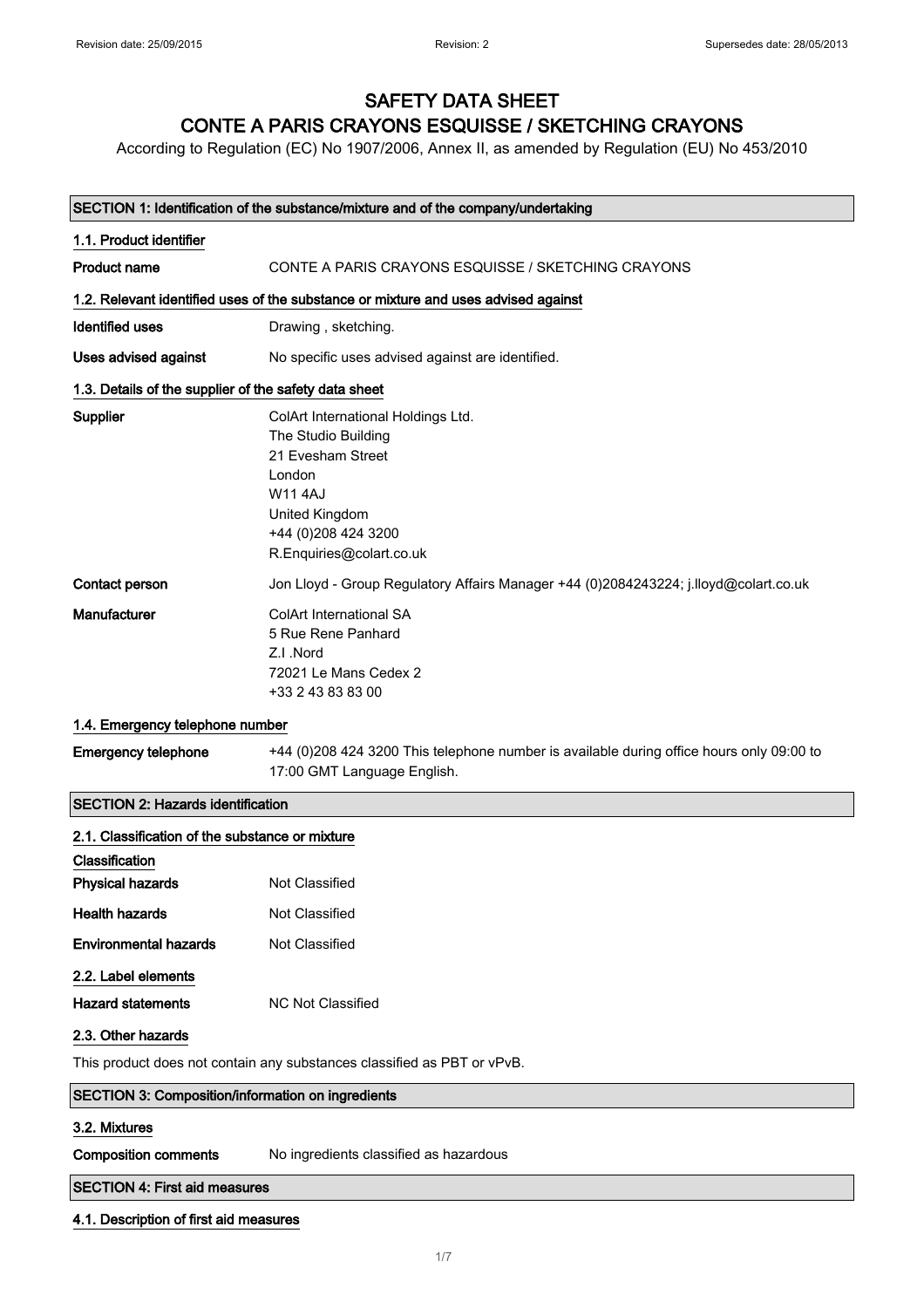| <b>General information</b>                                 | If in doubt, get medical attention promptly. Show this Safety Data Sheet to the medical<br>personnel.                                                                                                                                                                                                                                                                        |
|------------------------------------------------------------|------------------------------------------------------------------------------------------------------------------------------------------------------------------------------------------------------------------------------------------------------------------------------------------------------------------------------------------------------------------------------|
| Inhalation                                                 | No specific recommendations. If throat irritation or coughing persists, proceed as follows.<br>Move affected person to fresh air and keep warm and at rest in a position comfortable for<br>breathing. Loosen tight clothing such as collar, tie or belt. Get medical attention if any<br>discomfort continues.                                                              |
| Ingestion                                                  | No specific recommendations. If throat irritation or coughing persists, proceed as follows.<br>Rinse mouth. Get medical attention if any discomfort continues.                                                                                                                                                                                                               |
| Skin contact                                               | No specific recommendations. Rinse with water. Get medical attention if any discomfort<br>continues.                                                                                                                                                                                                                                                                         |
| Eye contact                                                | Rinse with water. Get medical attention if any discomfort continues.                                                                                                                                                                                                                                                                                                         |
| <b>Protection of first aiders</b>                          | Use protective equipment appropriate for surrounding materials.                                                                                                                                                                                                                                                                                                              |
|                                                            | 4.2. Most important symptoms and effects, both acute and delayed                                                                                                                                                                                                                                                                                                             |
| <b>General information</b>                                 | The severity of the symptoms described will vary dependent on the concentration and the<br>length of exposure.                                                                                                                                                                                                                                                               |
| Inhalation                                                 | No specific symptoms known. Spray/mists may cause respiratory tract irritation.                                                                                                                                                                                                                                                                                              |
| Ingestion                                                  | No specific symptoms known. May cause discomfort if swallowed.                                                                                                                                                                                                                                                                                                               |
| Skin contact                                               | No specific symptoms known. May cause discomfort.                                                                                                                                                                                                                                                                                                                            |
| Eye contact                                                | No specific symptoms known. May be slightly irritating to eyes.                                                                                                                                                                                                                                                                                                              |
|                                                            | 4.3. Indication of any immediate medical attention and special treatment needed                                                                                                                                                                                                                                                                                              |
| Notes for the doctor                                       | Treat symptomatically.                                                                                                                                                                                                                                                                                                                                                       |
| <b>Specific treatments</b>                                 | No special treatment required.                                                                                                                                                                                                                                                                                                                                               |
| <b>SECTION 5: Firefighting measures</b>                    |                                                                                                                                                                                                                                                                                                                                                                              |
| 5.1. Extinguishing media                                   |                                                                                                                                                                                                                                                                                                                                                                              |
| Suitable extinguishing media                               | The product is not flammable. Extinguish with alcohol-resistant foam, carbon dioxide, dry<br>powder or water fog. Use fire-extinguishing media suitable for the surrounding fire.                                                                                                                                                                                            |
| Unsuitable extinguishing<br>media                          | Do not use water jet as an extinguisher, as this will spread the fire.                                                                                                                                                                                                                                                                                                       |
| 5.2. Special hazards arising from the substance or mixture |                                                                                                                                                                                                                                                                                                                                                                              |
| Specific hazards                                           | Containers can burst violently or explode when heated, due to excessive pressure build-up.                                                                                                                                                                                                                                                                                   |
| <b>Hazardous combustion</b><br>products                    | Thermal decomposition or combustion products may include the following substances:<br>Harmful gases or vapours.                                                                                                                                                                                                                                                              |
| 5.3. Advice for firefighters                               |                                                                                                                                                                                                                                                                                                                                                                              |
| Protective actions during                                  |                                                                                                                                                                                                                                                                                                                                                                              |
| firefighting                                               | Avoid breathing fire gases or vapours. Evacuate area. Cool containers exposed to heat with<br>water spray and remove them from the fire area if it can be done without risk. Cool containers<br>exposed to flames with water until well after the fire is out. If a leak or spill has not ignited, use<br>water spray to disperse vapours and protect men stopping the leak. |

SECTION 6: Accidental release measures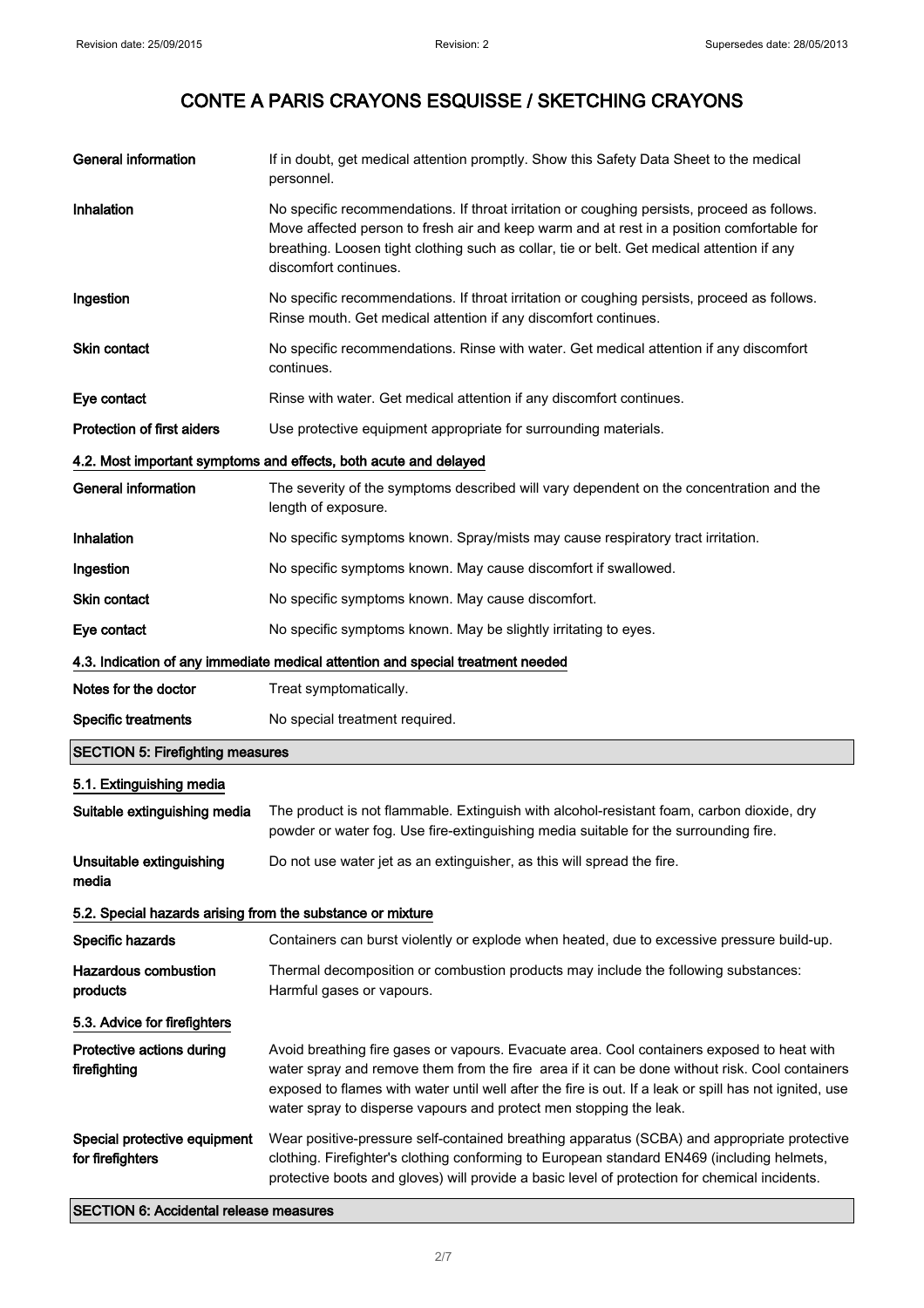| 6.1. Personal precautions, protective equipment and emergency procedures |                                                                                                                                                                                                                                                                                                                                            |  |
|--------------------------------------------------------------------------|--------------------------------------------------------------------------------------------------------------------------------------------------------------------------------------------------------------------------------------------------------------------------------------------------------------------------------------------|--|
| <b>Personal precautions</b>                                              | No specific recommendations. For personal protection, see Section 8.                                                                                                                                                                                                                                                                       |  |
| 6.2. Environmental precautions                                           |                                                                                                                                                                                                                                                                                                                                            |  |
| <b>Environmental precautions</b>                                         | Avoid discharge into drains or watercourses or onto the ground.                                                                                                                                                                                                                                                                            |  |
| 6.3. Methods and material for containment and cleaning up                |                                                                                                                                                                                                                                                                                                                                            |  |
| Methods for cleaning up                                                  | Reuse or recycle products wherever possible. Absorb spillage to prevent material damage.<br>Flush contaminated area with plenty of water. Wash thoroughly after dealing with a spillage.<br>Dispose of contents/container in accordance with national regulations.                                                                         |  |
| 6.4. Reference to other sections                                         |                                                                                                                                                                                                                                                                                                                                            |  |
| Reference to other sections                                              | For personal protection, see Section 8.                                                                                                                                                                                                                                                                                                    |  |
| <b>SECTION 7: Handling and storage</b>                                   |                                                                                                                                                                                                                                                                                                                                            |  |
| 7.1. Precautions for safe handling                                       |                                                                                                                                                                                                                                                                                                                                            |  |
| <b>Usage precautions</b>                                                 | Read and follow manufacturer's recommendations. Wear protective clothing as described in<br>Section 8 of this safety data sheet. Keep away from food, drink and animal feeding stuffs.<br>Handle all packages and containers carefully to minimise spills. Keep container tightly sealed<br>when not in use. Avoid the formation of mists. |  |
| Advice on general<br>occupational hygiene                                | Wash promptly if skin becomes contaminated. Take off contaminated clothing. Wash<br>contaminated clothing before reuse.                                                                                                                                                                                                                    |  |
|                                                                          | 7.2. Conditions for safe storage, including any incompatibilities                                                                                                                                                                                                                                                                          |  |
| <b>Storage precautions</b>                                               | No specific recommendations.                                                                                                                                                                                                                                                                                                               |  |
| Storage class                                                            | Unspecified storage.                                                                                                                                                                                                                                                                                                                       |  |
| 7.3. Specific end use(s)                                                 |                                                                                                                                                                                                                                                                                                                                            |  |
| Specific end use(s)                                                      | The identified uses for this product are detailed in Section 1.2.                                                                                                                                                                                                                                                                          |  |
| <b>SECTION 8: Exposure Controls/personal protection</b>                  |                                                                                                                                                                                                                                                                                                                                            |  |
| 8.1. Control parameters                                                  |                                                                                                                                                                                                                                                                                                                                            |  |
| 8.2. Exposure controls                                                   |                                                                                                                                                                                                                                                                                                                                            |  |
| Appropriate engineering<br>controls                                      | No specific ventilation requirements.                                                                                                                                                                                                                                                                                                      |  |
| Eye/face protection                                                      | No specific eye protection required during normal use. Large Spillages: Eyewear complying<br>with an approved standard should be worn if a risk assessment indicates eye contact is<br>possible.                                                                                                                                           |  |
| Hand protection                                                          | No specific hand protection recommended.                                                                                                                                                                                                                                                                                                   |  |
| Hygiene measures                                                         | Wash hands thoroughly after handling. Do not eat, drink or smoke when using this product.<br>Wash contaminated clothing before reuse.                                                                                                                                                                                                      |  |
| <b>Respiratory protection</b>                                            | No specific recommendations. Provide adequate ventilation. Large Spillages: If ventilation is<br>inadequate, suitable respiratory protection must be worn.                                                                                                                                                                                 |  |
| <b>Environmental exposure</b><br>controls                                | Not regarded as dangerous for the environment.                                                                                                                                                                                                                                                                                             |  |
| <b>SECTION 9: Physical and Chemical Properties</b>                       |                                                                                                                                                                                                                                                                                                                                            |  |

9.1. Information on basic physical and chemical properties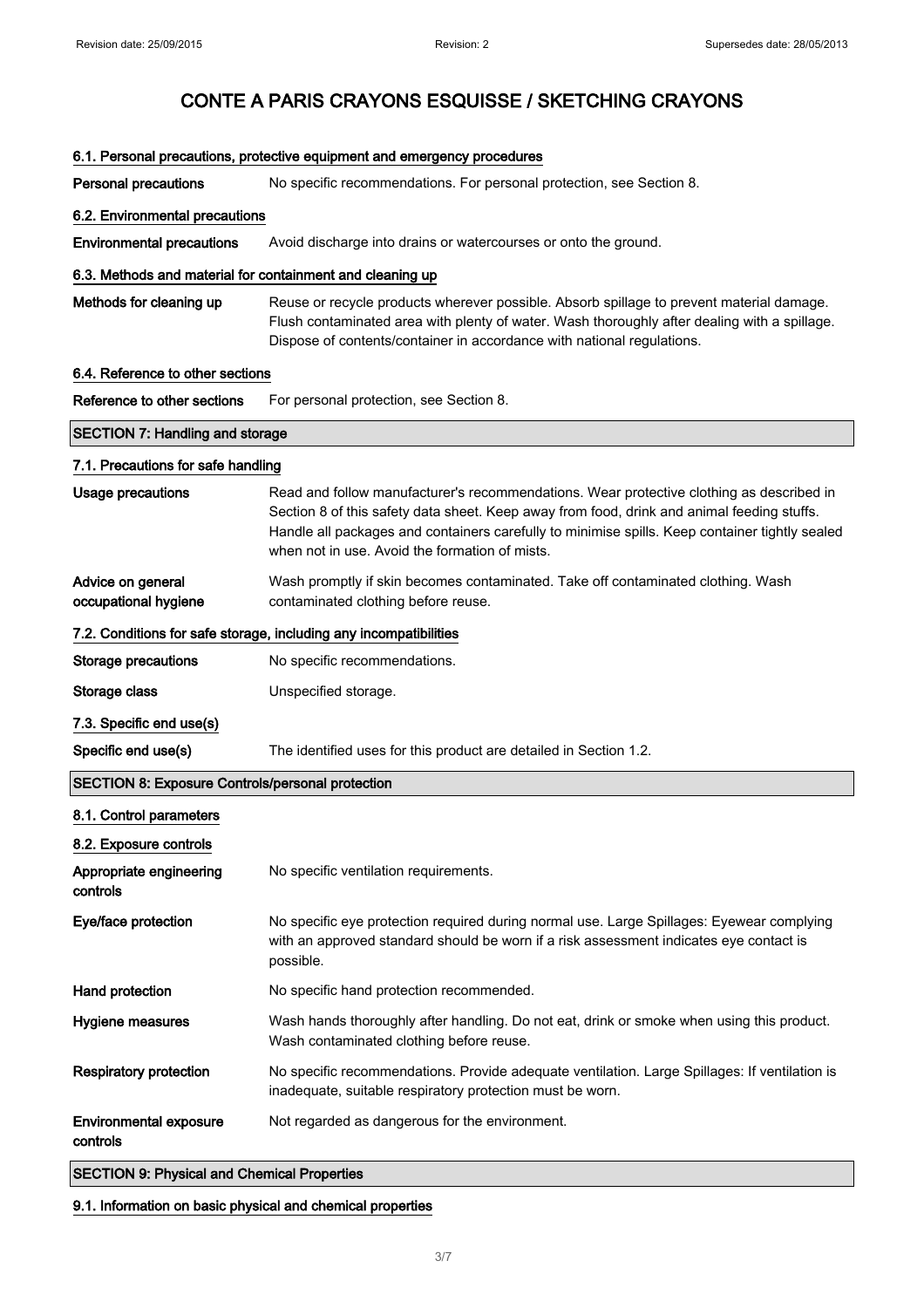| Appearance                                                           | Solid Sticks.                                                                                                                                                           |
|----------------------------------------------------------------------|-------------------------------------------------------------------------------------------------------------------------------------------------------------------------|
| Colour                                                               | Various colours.                                                                                                                                                        |
| Odour                                                                | Odourless.                                                                                                                                                              |
| <b>Relative density</b>                                              | $1.5 - 2.0 \text{ @ } 20^{\circ}$ C                                                                                                                                     |
| 9.2. Other information                                               |                                                                                                                                                                         |
| <b>SECTION 10: Stability and reactivity</b>                          |                                                                                                                                                                         |
| 10.1. Reactivity                                                     |                                                                                                                                                                         |
| Reactivity                                                           | There are no known reactivity hazards associated with this product.                                                                                                     |
| 10.2. Chemical stability                                             |                                                                                                                                                                         |
| <b>Stability</b>                                                     | Stable at normal ambient temperatures and when used as recommended. Stable under the<br>prescribed storage conditions.                                                  |
| 10.3. Possibility of hazardous reactions                             |                                                                                                                                                                         |
| Possibility of hazardous<br>reactions                                | No potentially hazardous reactions known.                                                                                                                               |
| 10.4. Conditions to avoid                                            |                                                                                                                                                                         |
| <b>Conditions to avoid</b>                                           | There are no known conditions that are likely to result in a hazardous situation.                                                                                       |
| 10.5. Incompatible materials                                         |                                                                                                                                                                         |
| <b>Materials to avoid</b>                                            | No specific material or group of materials is likely to react with the product to produce a<br>hazardous situation.                                                     |
| 10.6. Hazardous decomposition products                               |                                                                                                                                                                         |
| Hazardous decomposition<br>products                                  | Does not decompose when used and stored as recommended. Thermal decomposition or<br>combustion products may include the following substances: Harmful gases or vapours. |
| <b>SECTION 11: Toxicological information</b>                         |                                                                                                                                                                         |
| 11.1. Information on toxicological effects                           |                                                                                                                                                                         |
| <b>Toxicological effects</b>                                         | Not regarded as a health hazard under current legislation.                                                                                                              |
| Acute toxicity - oral<br>Notes (oral LD <sub>50</sub> )              | Based on available data the classification criteria are not met.                                                                                                        |
| Acute toxicity - dermal<br>Notes (dermal LD <sub>50</sub> )          | Based on available data the classification criteria are not met.                                                                                                        |
| Acute toxicity - inhalation<br>Notes (inhalation LC <sub>50</sub> )  | Based on available data the classification criteria are not met.                                                                                                        |
| Skin corrosion/irritation<br>Animal data                             | Based on available data the classification criteria are not met.                                                                                                        |
| Serious eye damage/irritation<br>Serious eye damage/irritation       | Based on available data the classification criteria are not met.                                                                                                        |
| <b>Respiratory sensitisation</b><br><b>Respiratory sensitisation</b> | Based on available data the classification criteria are not met.                                                                                                        |
| <b>Skin sensitisation</b><br>Skin sensitisation                      | Based on available data the classification criteria are not met.                                                                                                        |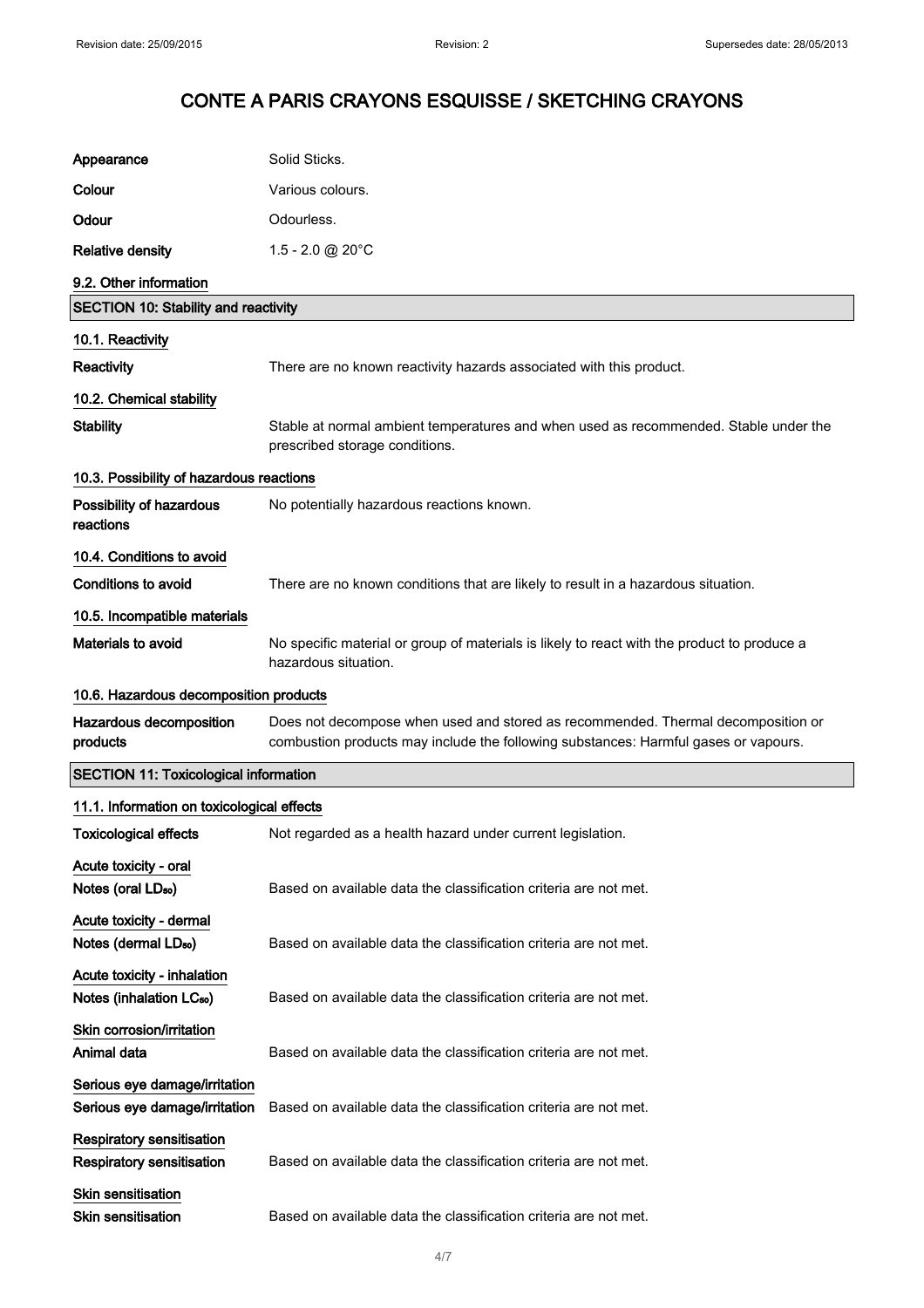| Germ cell mutagenicity<br>Genotoxicity - in vitro                              | Based on available data the classification criteria are not met.                                                                                 |
|--------------------------------------------------------------------------------|--------------------------------------------------------------------------------------------------------------------------------------------------|
| Carcinogenicity<br>Carcinogenicity                                             | Based on available data the classification criteria are not met.                                                                                 |
| <b>IARC</b> carcinogenicity                                                    | None of the ingredients are listed or exempt.                                                                                                    |
| Reproductive toxicity<br>Reproductive toxicity - fertility                     | Based on available data the classification criteria are not met.                                                                                 |
| Reproductive toxicity -<br>development                                         | Based on available data the classification criteria are not met.                                                                                 |
| Specific target organ toxicity - single exposure                               |                                                                                                                                                  |
| STOT - single exposure                                                         | Not classified as a specific target organ toxicant after a single exposure.                                                                      |
| Specific target organ toxicity - repeated exposure<br>STOT - repeated exposure | Not classified as a specific target organ toxicant after repeated exposure.                                                                      |
| Aspiration hazard<br>Aspiration hazard                                         | Based on available data the classification criteria are not met.                                                                                 |
| <b>General information</b>                                                     | No specific health hazards known. The severity of the symptoms described will vary<br>dependent on the concentration and the length of exposure. |
| Inhalation                                                                     | No specific symptoms known. Spray/mists may cause respiratory tract irritation.                                                                  |
| Ingestion                                                                      | No specific symptoms known. May cause discomfort if swallowed.                                                                                   |
| <b>Skin contact</b>                                                            | No specific symptoms known. May cause discomfort.                                                                                                |
| Eye contact                                                                    | No specific symptoms known. May be slightly irritating to eyes.                                                                                  |
| Acute and chronic health<br>hazards                                            | No specific health hazards known. Dust may irritate the respiratory system.                                                                      |
| Route of entry                                                                 | Ingestion Inhalation Skin and/or eye contact                                                                                                     |
| <b>Target organs</b>                                                           | No specific target organs known.                                                                                                                 |
| <b>SECTION 12: Ecological Information</b>                                      |                                                                                                                                                  |
| Ecotoxicity                                                                    | Not regarded as dangerous for the environment. However, large or frequent spills may have<br>hazardous effects on the environment.               |
| 12.1. Toxicity                                                                 |                                                                                                                                                  |
| <b>Toxicity</b>                                                                | Based on available data the classification criteria are not met.                                                                                 |
| 12.2. Persistence and degradability                                            |                                                                                                                                                  |
|                                                                                | Persistence and degradability The degradability of the product is not known.                                                                     |
| 12.3. Bioaccumulative potential                                                |                                                                                                                                                  |
| <b>Bioaccumulative potential</b>                                               | No data available on bioaccumulation.                                                                                                            |
| 12.4. Mobility in soil                                                         |                                                                                                                                                  |
| <b>Mobility</b>                                                                | No data available.                                                                                                                               |
| 12.5. Results of PBT and vPvB assessment                                       |                                                                                                                                                  |
| 12.6. Other adverse effects                                                    |                                                                                                                                                  |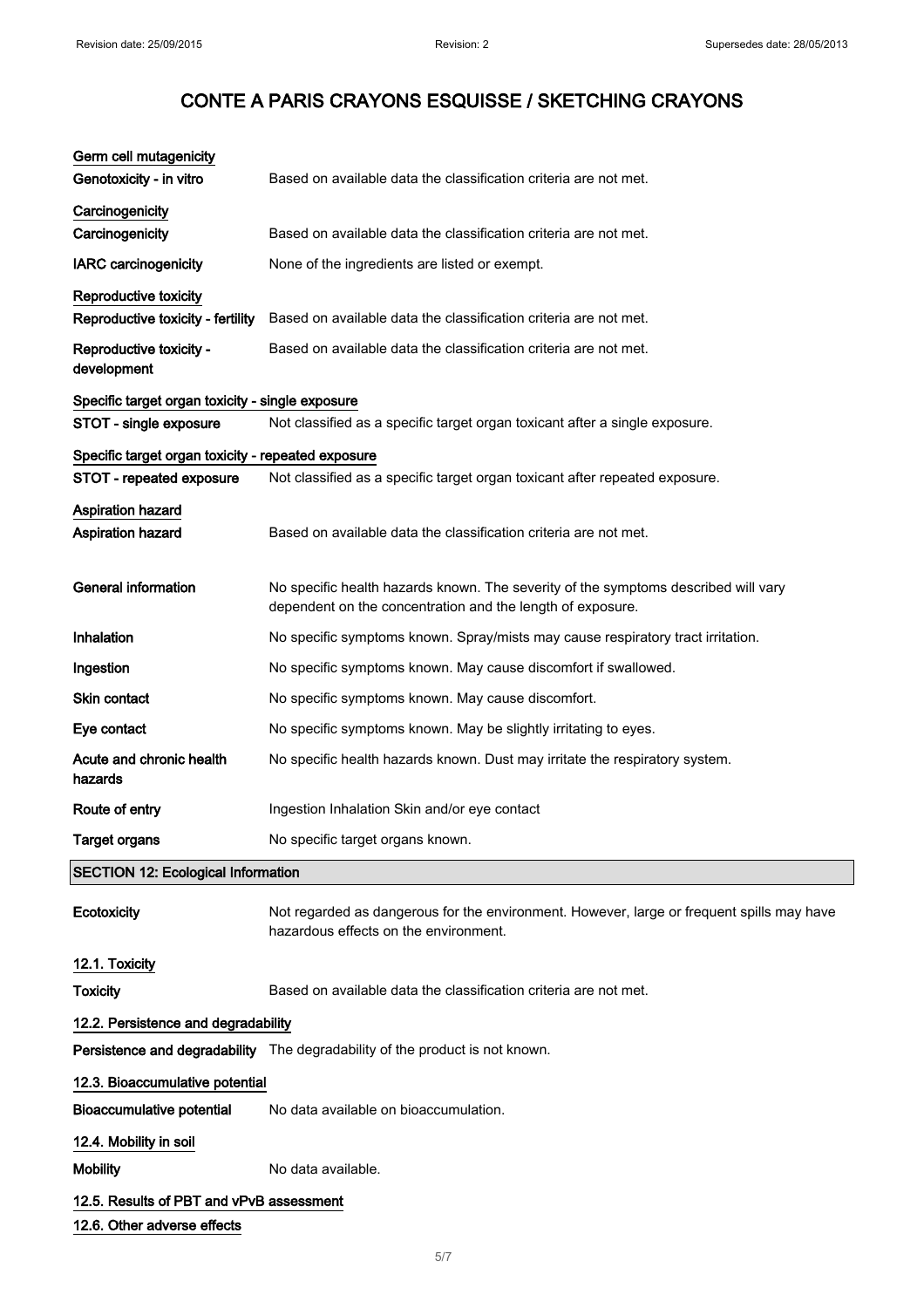| Other adverse effects                                                                                                                                                                                                                                        | None known.                                                                                                                                                                                                                                                                                                                                                                                                                                                                                                                                                        |
|--------------------------------------------------------------------------------------------------------------------------------------------------------------------------------------------------------------------------------------------------------------|--------------------------------------------------------------------------------------------------------------------------------------------------------------------------------------------------------------------------------------------------------------------------------------------------------------------------------------------------------------------------------------------------------------------------------------------------------------------------------------------------------------------------------------------------------------------|
| <b>SECTION 13: Disposal considerations</b>                                                                                                                                                                                                                   |                                                                                                                                                                                                                                                                                                                                                                                                                                                                                                                                                                    |
| 13.1. Waste treatment methods                                                                                                                                                                                                                                |                                                                                                                                                                                                                                                                                                                                                                                                                                                                                                                                                                    |
| <b>General information</b>                                                                                                                                                                                                                                   | The generation of waste should be minimised or avoided wherever possible. Reuse or recycle<br>products wherever possible. This material and its container must be disposed of in a safe<br>way.                                                                                                                                                                                                                                                                                                                                                                    |
| <b>Disposal methods</b>                                                                                                                                                                                                                                      | Dispose of waste to licensed waste disposal site in accordance with the requirements of the<br>local Waste Disposal Authority.                                                                                                                                                                                                                                                                                                                                                                                                                                     |
| <b>Waste class</b>                                                                                                                                                                                                                                           | 07 06 99 wastes not otherwise specified                                                                                                                                                                                                                                                                                                                                                                                                                                                                                                                            |
| <b>SECTION 14: Transport information</b>                                                                                                                                                                                                                     |                                                                                                                                                                                                                                                                                                                                                                                                                                                                                                                                                                    |
| 14.1. UN number<br>14.2. UN proper shipping name<br>14.3. Transport hazard class(es)<br>14.4. Packing group<br>14.5. Environmental hazards<br>14.6. Special precautions for user<br><b>SECTION 15: Regulatory information</b><br><b>National regulations</b> | 14.7. Transport in bulk according to Annex II of MARPOL73/78 and the IBC Code<br>15.1. Safety, health and environmental regulations/legislation specific for the substance or mixture<br>Health and Safety at Work etc. Act 1974 (as amended).<br>The Chemicals (Hazard Information and Packaging for Supply) Regulations 2009 (SI 2009<br>No. 716).<br>The Carriage of Dangerous Goods and Use of Transportable Pressure Equipment<br>Regulations 2009 (SI 2009 No. 1348) (as amended) ["CDG 2009"].<br>EH40/2005 Workplace exposure limits.                      |
| <b>EU</b> legislation                                                                                                                                                                                                                                        | Regulation (EC) No 1907/2006 of the European Parliament and of the Council of 18<br>December 2006 concerning the Registration, Evaluation, Authorisation and Restriction of<br>Chemicals (REACH) (as amended).<br>Commission Regulation (EU) No 453/2010 of 20 May 2010.<br>Regulation (EC) No 1272/2008 of the European Parliament and of the Council of 16<br>December 2008 on classification, labelling and packaging of substances and mixtures (as<br>amended).<br>Dangerous Preparations Directive 1999/45/EC.<br>Dangerous Substances Directive 67/548/EEC. |
| 15.2. Chemical safety assessment                                                                                                                                                                                                                             |                                                                                                                                                                                                                                                                                                                                                                                                                                                                                                                                                                    |

No chemical safety assessment has been carried out.

### SECTION 16: Other information

| <b>Training advice</b> | Read and follow manufacturer's recommendations. |
|------------------------|-------------------------------------------------|
| <b>Revision date</b>   | 25/09/2015                                      |
| Revision               |                                                 |
| Supersedes date        | 28/05/2013                                      |
| Risk phrases in full   | Not classified.                                 |